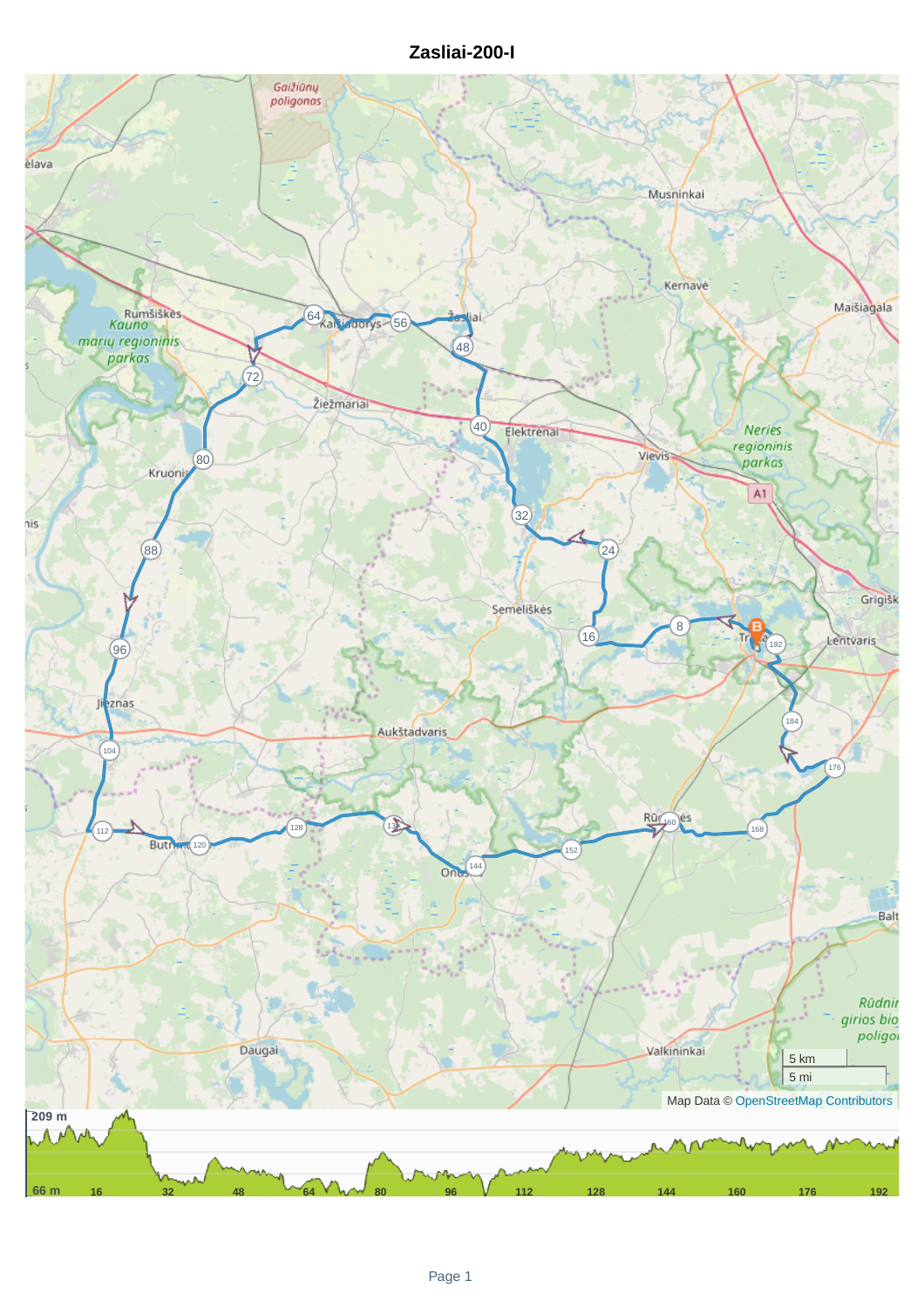## **ROUTE DIRECTIONS**

| <b>No</b>      | Km      | <b>Turn</b>   | <b>Directions</b>                                     |
|----------------|---------|---------------|-------------------------------------------------------|
| 1              | 0.000   |               | Start on                                              |
| $\overline{2}$ | 0.261   | $\rightarrow$ | Turn right onto Birutes g.                            |
| 3              | 0.913   | $\leftarrow$  | Turn left onto Maironio g.                            |
| 4              | 0.923   | →             | Turn right onto Sody g.                               |
| 5              | 1.116   | $\rightarrow$ | Turn right onto Vytauto g.                            |
| 6              | 1.587   | $\rightarrow$ | Turn right onto Kęstučio g.                           |
| $\overline{7}$ | 1.590   | $\rightarrow$ | Turn right onto Karaimy g.                            |
| 8              | 3.132   | R             | At roundabout, take exit 2 onto Semeliškių g., 4709   |
| 9              | 16.188  | →             | Turn right onto 4736                                  |
| 10             | 23.491  | $\leftarrow$  | Turn left onto Elektrėnų g., 4756                     |
| 11             | 29.835  | →             | Turn right onto Elektrėnų g., 221                     |
| 12             | 29.917  | $\leftarrow$  | Turn left onto Elektrėnų g., 4710                     |
| 13             | 35.500  | $\rightarrow$ | Turn right onto Strėvos g., 1823                      |
| 14             | 50.734  | $\leftarrow$  | Turn left                                             |
| 15             | 50.755  | $\leftarrow$  | Turn left onto 1809                                   |
| 16             | 50.825  | $\rightarrow$ | Turn right onto Kaišiadorių g., 1809                  |
| 17             | 57.978  | $\leftarrow$  | Turn left onto Žaslių g., 1814                        |
| 18             | 58.917  | R             | Keep left onto Gedimino g., 142                       |
| 19             | 59.211  | K             | Turn sharp left                                       |
| 20             | 59.224  | $\leftarrow$  | Turn left onto Gedimino g., 142                       |
| 21             | 61.110  | $\rightarrow$ | At roundabout, take exit 1 onto Paukštininky g., 1807 |
| 22             | 68.948  | ←             | Turn left onto Antakalnio g., 1813                    |
| 23             | 70.161  | $\rightarrow$ | Turn right onto 129                                   |
| 24             | 102.679 | R             | At roundabout, take exit 2 onto Alytaus g., 129       |
| 25             | 110.637 | ₩             | Make a U-turn onto Jiezno g., 129                     |
| 26             | 110.725 | K             | Turn sharp left onto Jiezno g., 129                   |
| 27             | 110.819 | K             | At roundabout, take exit 3 onto 4706                  |
| 28             | 118.408 | $\rightarrow$ | Turn right onto Vytauto g.                            |
| 29             | 118.435 | R             | Turn slight left                                      |
| 30             | 118.449 | 7             | Keep right                                            |
| 31             | 118.542 | 7             | Turn slight right onto Vytauto g.                     |
| 32             | 118.569 | $\rightarrow$ | Turn right onto Margirio g., 4706                     |
| 33             | 143.613 | $\rightarrow$ | Turn right                                            |
| 34             | 143.631 | $\rightarrow$ | Turn right onto Trakų g., 220                         |
| 35             | 160.292 | $\rightarrow$ | Turn right onto Paluknės g., 4705                     |